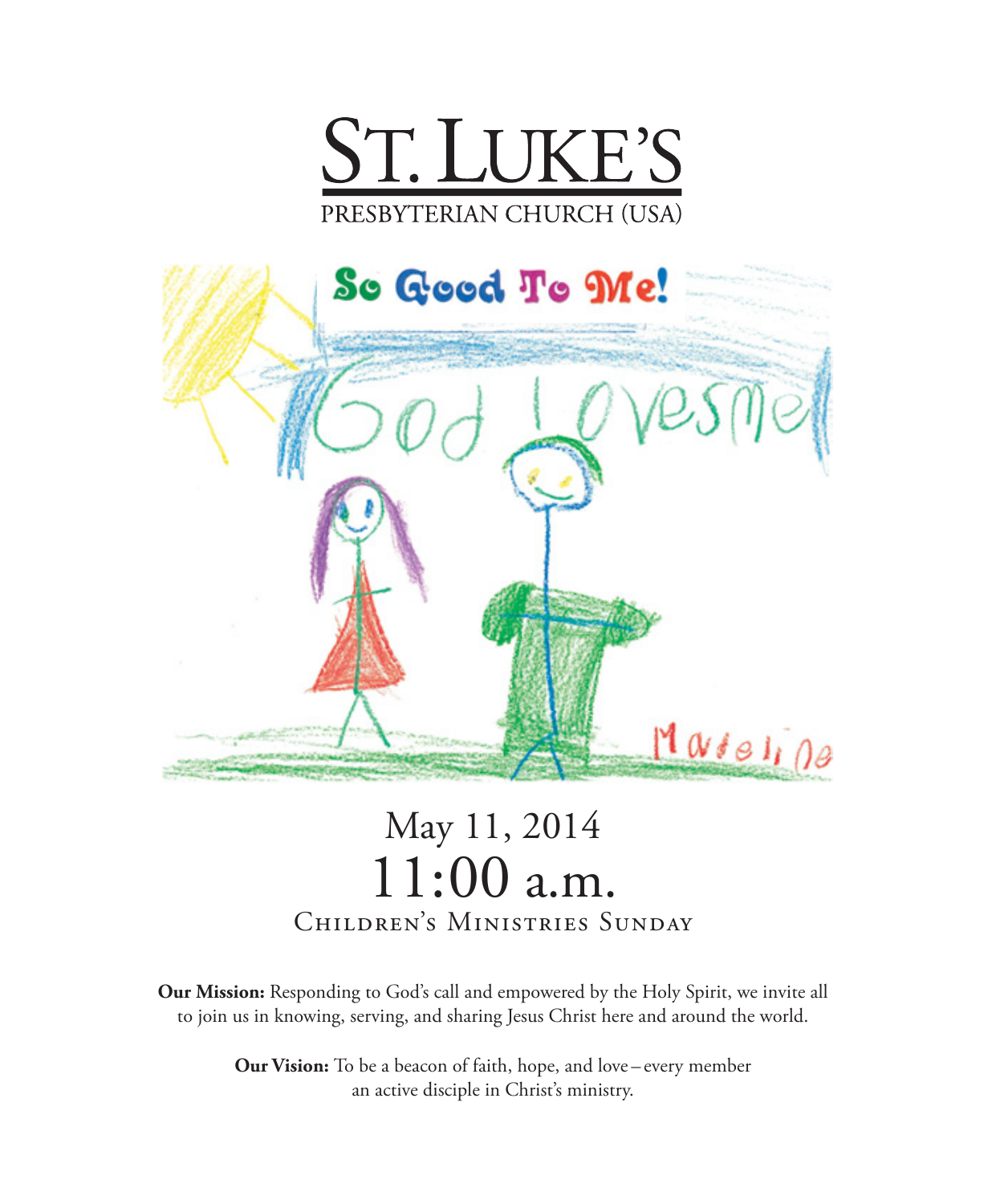

St. Luke's PRESBYTERIAN CHURCH (USA) 1978 Mt. Vernon Road Dunwoody, Georgia 30338-4617 770-393-1424 www.slpres.org

8:30 a.m. Chapel Communion Service 9:30 a.m. Sunday School 11:00 a.m. Sanctuary Worship Service *Nursery provided for all services and Sunday School*

> OFFICE HOURS' Mon. - Fri., 8:30 a.m. - 4:30 p.m.

Dr. Jason Whitener, Pastor Rev. Shannon Dill, Associate Pastor Rev. Phil Brown, Associate Pastor Dr. E. Moss Robertson, Pastor Emeritus



**That All May Worship:** St. Luke's strives to be a welcoming church for all. Assistive hearing devices, large print hymnals, large print bulletins and pew cushions are available. Please contact an usher for further assistance.

**Parents:** During the worship service, if necessary, the parlor is a comfortable place to be with your child and still see the service. Children's Worship Notebooks and activity sheets are available for all ages on the shelves in the Narthex (Sanctuary lobby). An usher can assist you.

For your convenience, there is a **Family Restroom** located in the hallway of the administrative offices, on the first floor, near the main lobby.

May 11, 2014 • 4th Sunday of Easter Liturgical Color: White *White is used on days we celebrate the redemptive work of Jesus Christ, such as Christmas, Easter and Communion Sundays.* 

> *The flowers are given in loving memory of Donald Hutchison.*

#### Serving Today

#### **Acolytes**

| Nursery Supervisor  Marcy Williams                   |  |
|------------------------------------------------------|--|
| Chancel GuildRob & Sarah Caverhill                   |  |
| <b>Ushers</b> Tracy, Benjamin, Carter & Rosie Koffie |  |
|                                                      |  |
|                                                      |  |
|                                                      |  |

#### WELCOME, GUESTS!

We are delighted you are worshiping with us! As a guest, you are invited to:

- 1. During the **Celebration of Community**, please print the requested information on the Friendship Pad and pass the Friendship Pad down the pew.
- 2. After the worship service, please join Deacon Jim Giesler, Elder Dave Tharp, and our Pastors in the Narthex (Sanctuary lobby). They will answer questions and provide you with a Guest Packet and a loaf of bread lovingly made by St. Luke's member, Cindy Nunez.
- 3. If you are interested in learning more about St. Luke's or are interested in joining, please contact Jason Whitener: jasonwhitener@slpres.org or 770-393-1424, ext. 223.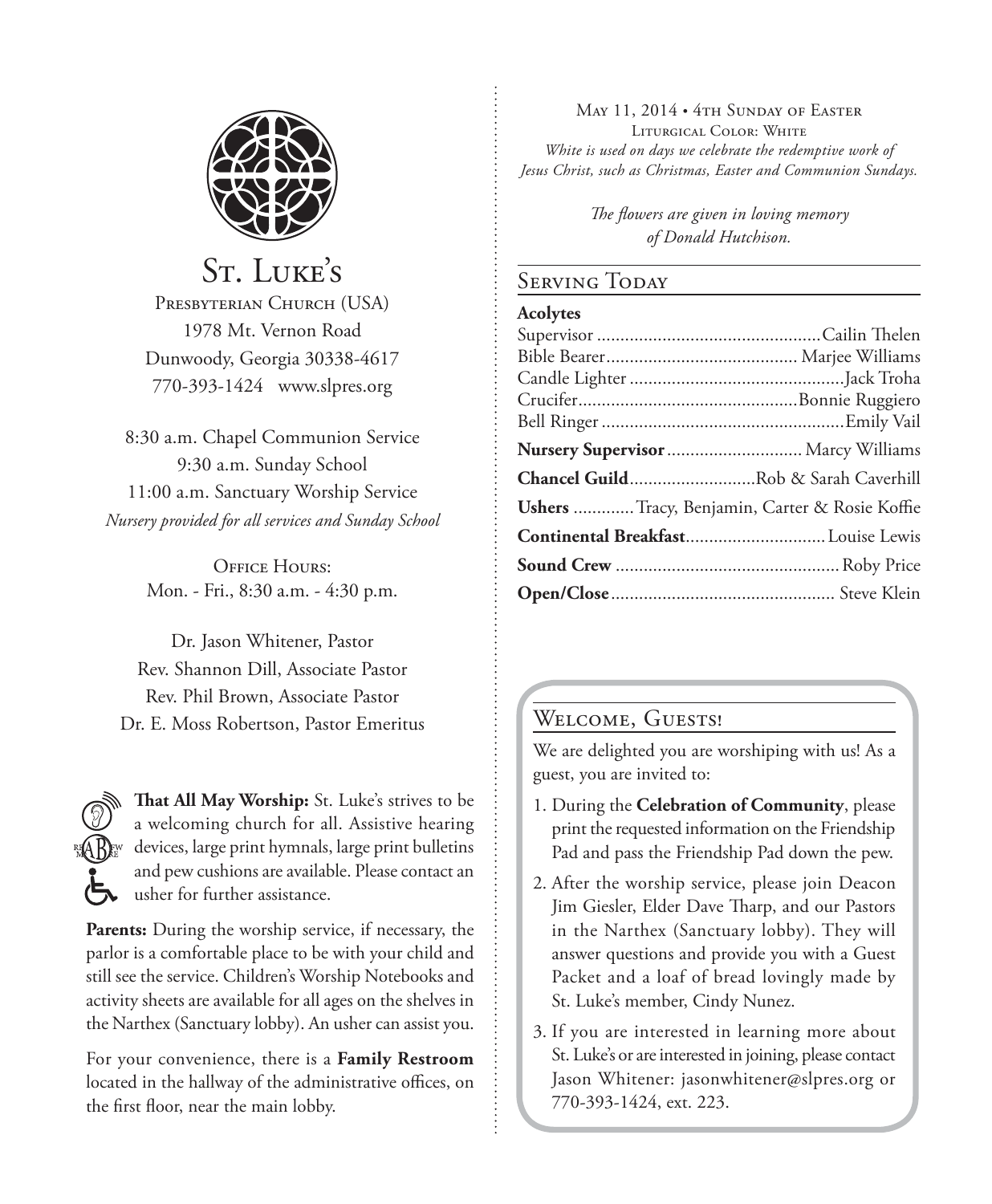3

# **Prelude** Catherine Kitchens, Violin **Music** Music So Good to Me Holy Moly Sunday School Classes \* Call to Worship **Clara Young** Leader: Thank You, God, for starlit nights, and sunny, joy-filled days. **People: Thank You, God, for loving us, and teaching us Your ways.** Leader: Thank You, God, for soaring birds who daily sing Your praise. **People: Thank You, God, for loving us, and teaching us Your ways.** Leader: Thank You, God, for listening to every prayer we raise. **People: Thank You, God, for loving us, and teaching us Your ways. Amen. Processional Direct Deal Added** Andrew Byrochester CLD **Celebration of Community Jason Whitener Jason Whitener Jason Whitener** Minute for Mother's Day Offering **State Communist Communist Communist Communist Communist Communist Communist Communist Communist Communist Communist Communist Communist Communist Communist Communist Communist Communist Co** Acolyte Appreciation **Invitation to Confession Alternative Confession Jacob Eisenmesser Call to Prayer**  \*

Leader: The Lord be with you. **People: And also with you.**

Leader: Let us pray.

## **Prayer of Confession Alex Wallace Alex Wallace Alex Wallace**

 **Merciful God, You made us in Your image, with a mind to know You, a heart to love You, and a will to serve You. But our knowledge is not perfect, our love is not constant, and our obedience is not complete. Day by day, we fail to grow into Your likeness. In Your tender love, forgive us. Through Jesus Christ, our Lord. Amen.**

**In Preparation for Worship**

We Assemble in God's Name

 Dear God, we come to worship You today. We come to sing, pray, and listen. You always hear us. Help us to hear You. Amen.

**Gathering Prayer of Adoration** Jason Whitener

\* Processional Hymn #162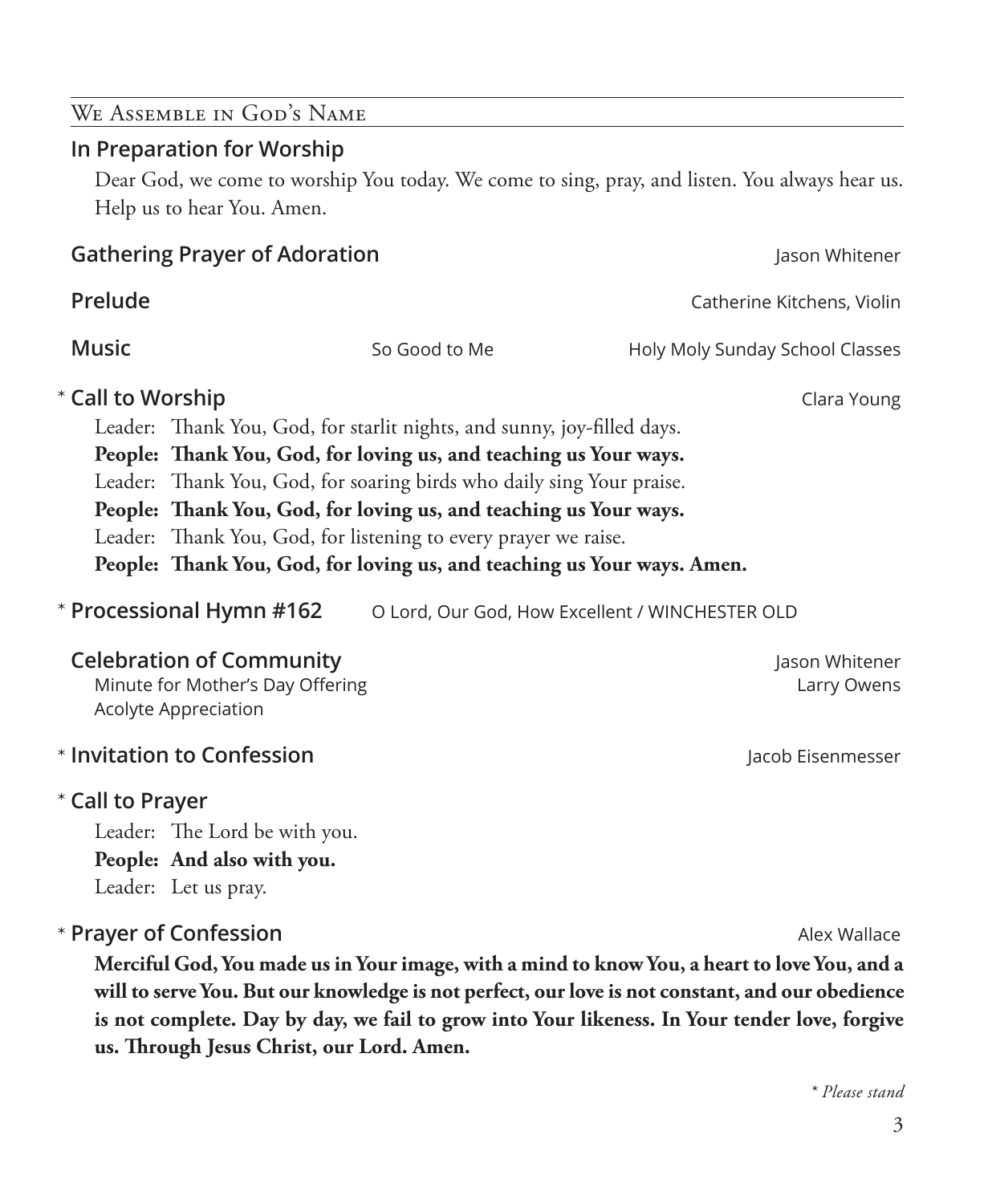### **Assurance of Forgiveness Brian Whitener Brian Whitener**

#### **Gloria Patri** \*

 **Glory be to the Father, and to the Son, and to the Holy Ghost; as it was in the beginning, is now, and ever shall be, world without end. Amen. Amen.**

| WE TIEAR OUD 3 WORD I RUCLAIMED |                                                                                                  |              |
|---------------------------------|--------------------------------------------------------------------------------------------------|--------------|
| Music                           | All Things Bright and Beautiful<br>Words by Cecil Francis Alexander, Music by William Henry Monk | Cherub Choir |
|                                 | There's No One Exactly Like Me                                                                   | Cherub Choir |
|                                 | Words & Music by Trilby Jordan & Betty Ann Ramseth                                               |              |

**Tell Us Our Story** Marjee & Avery Williams

 Since today is Children's Ministries Sunday, children may especially enjoy remaining in worship today. Of course, child care is always available in Sheppard Hall.

#### **Morning Prayer & The Lord's Prayer Report According Prayer** Rebecca Miller

WE HEAR GOD'S WORD PROCLAIMED

 **Our Father Who art in heaven, hallowed be Thy name. Thy kingdom come, Thy will be done, on earth as it is in heaven. Give us this day our daily bread; and forgive us our debts, as we forgive our debtors; and lead us not into temptation, but deliver us from evil. For Thine is the kingdom and the power and the glory, forever. Amen.**

| <b>Old Testament Reading</b>  | Deuteronomy 6:4-9 | Sydney & Elliott McGoldrick |
|-------------------------------|-------------------|-----------------------------|
| Leader: The Word of the Lord. |                   |                             |
| People: Thanks be to God.     |                   |                             |

**Anthem God Is There / Larry Schultz** Westminster Choir

 In a song that's lifted upward, in a prayer that's whispered low, in this place of holy worship we can feel and sense and know: God is here in the people gathered near. In a mother's strength and wisdom, in a father's gentle care, in our families, each one different, we discover God is there in our homes, no matter where. God is in, around, beside us, behind us and before, ever present when we gather to worship and adore. In our homes and in our families we know that God is there; and we become God's presence in our world and everywhere. In the love we show our neighbors, in the friendship that we share, in a simple act of kindness we reveal that God is there in our loving and our care.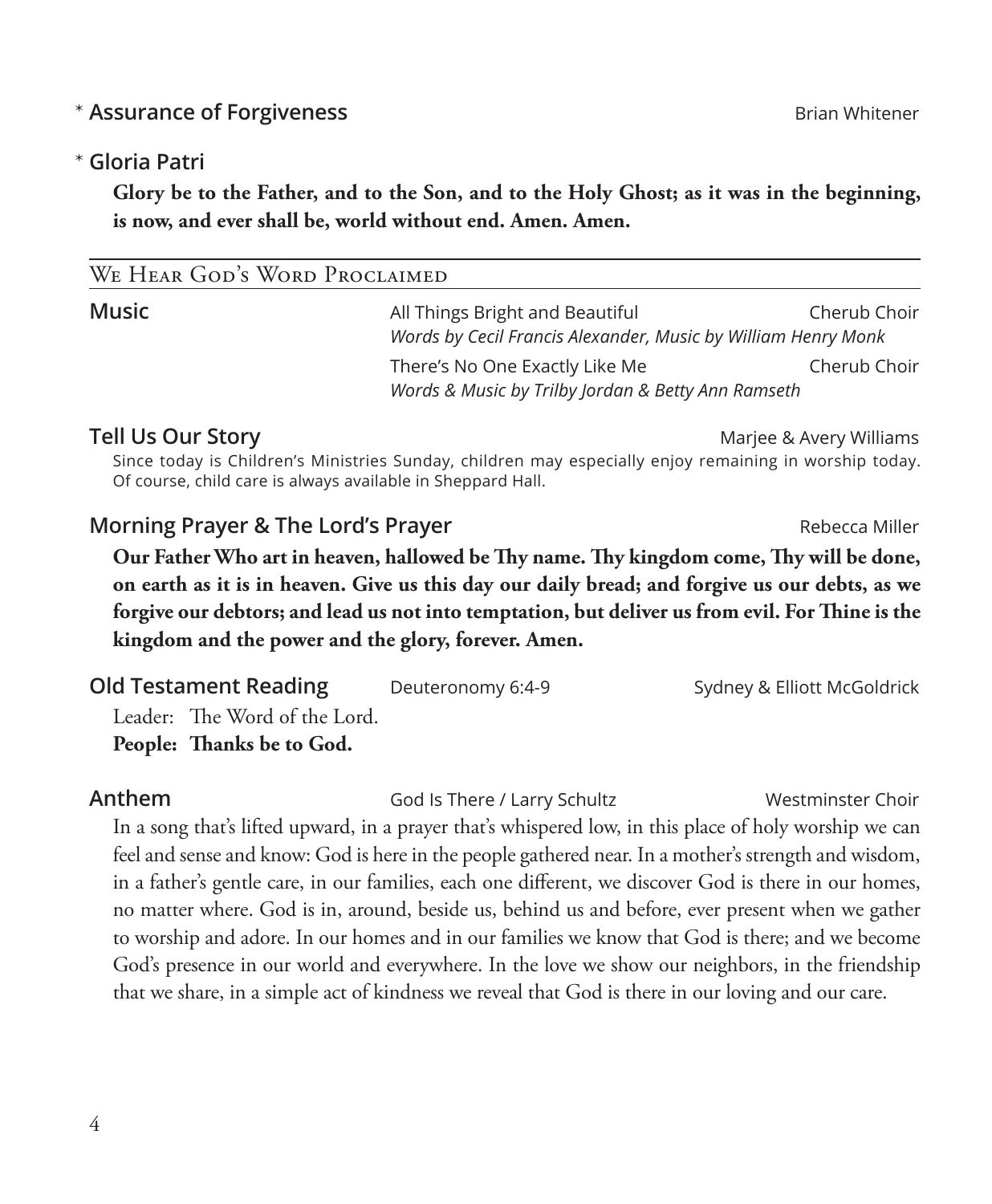**New Testament Reading** Acts 9:1-19 **Acts 100 Carlisle & Allie Hearn** Leader: The Word of the Lord. **People: Thanks be to God. Sermon** So Good to Me Jason Whitener

**Prayer** Elizabeth Koller

We Respond to God's Word

**Apostles' Creed** Jack Troha \*  **I believe in God, the Father Almighty, Maker of heaven and earth, and in Jesus Christ, His only Son our Lord; Who was conceived by the Holy Ghost, born of the Virgin Mary, suffered under Pontius Pilate; was crucified, dead, and buried; He descended into hell; the third day He rose again from the dead; He ascended into heaven, and sitteth on the right hand of God the Father Almighty; from thence He shall come to judge the quick and the dead. I believe in the Holy Ghost; the holy catholic church; the communion of saints; the forgiveness of sins; the resurrection of the body; and the life everlasting. Amen.** 

**Offertory Westmin State Choir** You and I / Natalie Sleeth **Westminster Choir** 

 Who's going to tell the story? You and I! Tell of the Lord's great glory? Who's going to let the whole world know; help His disciples grow and multiply?

 Who's going to bring the kingdom? Who's going to spread the gospel? Who's going to do the kindly deed; comfort the one in need and help supply?

 Jesus came to bring us good news, sent to earth by God above. And the good news that He brought us is the word of love.

 Who's going to feed the hungry? Care for the sick and lonely? Who's going to let the whole world see people can live in harmony? Let's try!

**Doxology** \*

> **Praise God, from Whom all blessings flow; Praise Him, all creatures here below; Praise Him above ye heavenly host; Praise Father, Son and Holy Ghost. Amen.**

**Prayer of Dedication Ansley Crutchfield Ansley Crutchfield** 

5

**Offering** Madeleine Douglass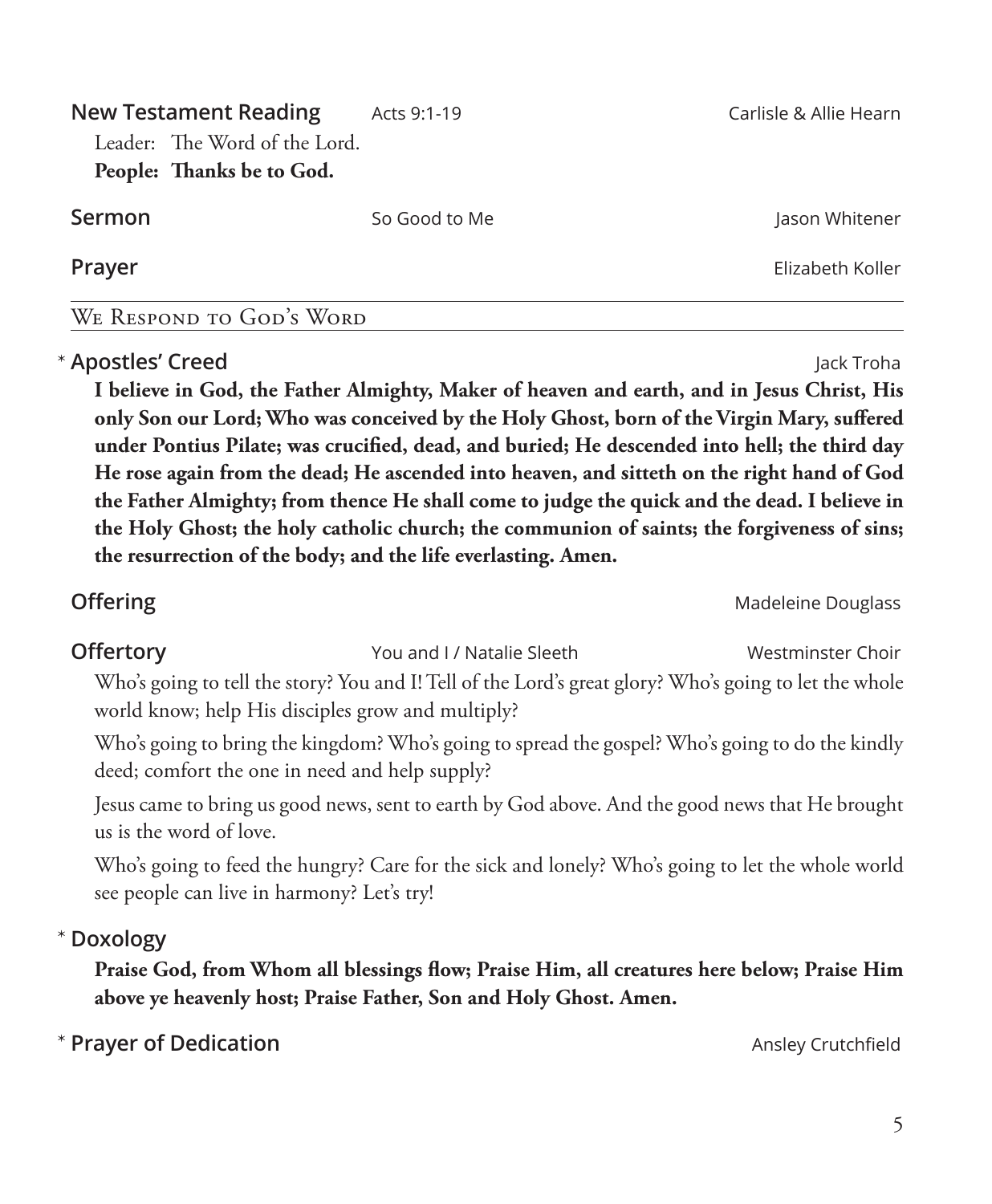WE GO IN GOD'S NAME



the Sabbath (Genesis 2:2-3), when the faithful do the same.

TEXT: The New Metrical Version of the Psalms, 1909, alt. MUSIC: Leavitt's Christian Lyre, 1830/31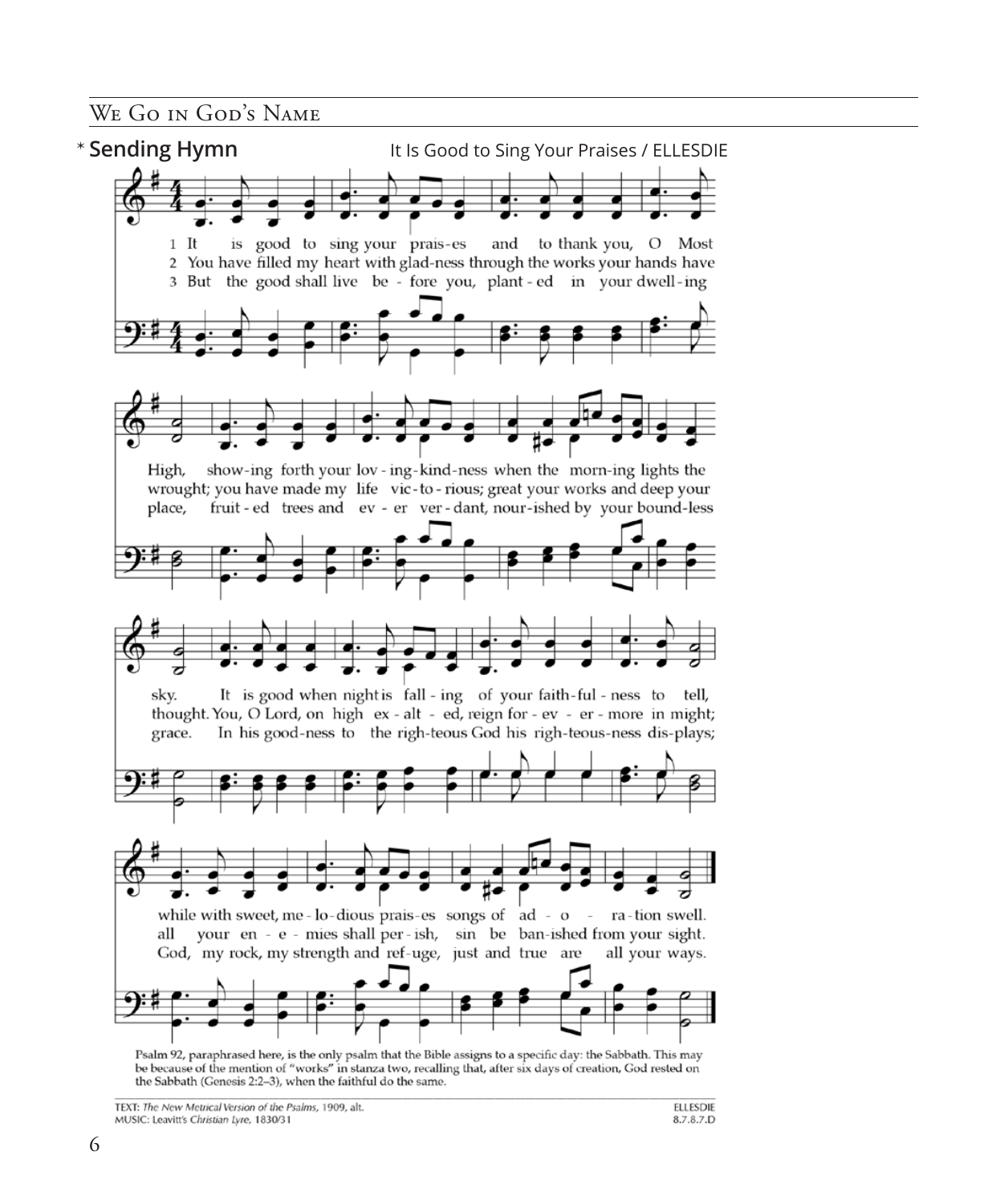| * Benediction |                                                                                                                           |                                                                                                                   | Elise Hearn       |
|---------------|---------------------------------------------------------------------------------------------------------------------------|-------------------------------------------------------------------------------------------------------------------|-------------------|
|               | Leader: Our gathering will soon be ended. Where will we go, and what will we do?                                          |                                                                                                                   |                   |
|               | People: We will go out to be God's people in the world.                                                                   |                                                                                                                   |                   |
|               | Leader: May grace, peace, hope, love, and joy forever go with us.                                                         |                                                                                                                   |                   |
| All:          | Amen.                                                                                                                     |                                                                                                                   |                   |
| * Response    |                                                                                                                           | Go Now in Peace / Natalie Sleeth                                                                                  | Westminster Choir |
|               | Go now in peace. May the love of God surround you everywhere you may go.                                                  |                                                                                                                   |                   |
| Postlude      |                                                                                                                           | Wonderful Words of Life / Phillip Bliss, arr. David Hamilton                                                      |                   |
|               | <b>WORSHIP NOTES:</b> Thank you to all our special music participants this morning:                                       |                                                                                                                   |                   |
|               | Catherine Kitchens, violin<br>Jill Hudson, piano for the Westminster Choir<br>Mary Francis Kitchens & Mark Rogers, guitar | Kelda Hearn, directing the Cherub Choir<br>Kelly Sloan, piano for the Cherub Choir<br>William Cameron, Percussion |                   |

# ${\rm \, rank\, you}$  to those who have served during 2013-2014 as a St. Luke's acolyte! Among the youngest of our leaders, they have shown responsibility, reverence, and poise, with their leadership being a key to setting the tone for our worship services.

Please join us immediately after the 11:00 worship service in the Parlor for a reception in honor of those listed below. *Acolytes may pick up their certificates at the reception.*

| Celia Carter          | Emma Parker        | Christine Turnbull |
|-----------------------|--------------------|--------------------|
| Ansley Crutchfield    | Hannah Price       | Laura Turnbull     |
| Pierce Fernandez      | Andrew Rice        | Matthew Turnbull   |
| Catherine Gorman      | Thomas Rice        | Emily Vail         |
| Allie Hearn           | Bonnie Ruggiero    | Kristin Wadsworth  |
| Elise Hearn           | Caroline Samuelson | William Wadsworth  |
| Catherine Kitchens    | Ann-Marie Sills    | Ansley Wassell     |
| Mary Frances Kitchens | Grace Strickland   | Sam Wassell        |
| Elliott McGoldrick    | Julia Strickland   | Brian Whitener     |
| Reagan McGurk         | Eliza Thatcher     | Scott Whitener     |
| Trey McGurk           | Valentina Thelen   | Marjee Williams    |
| Rebecca Miller        | Emma Troha         | Chris Wolfe        |
|                       | Jack Troha         |                    |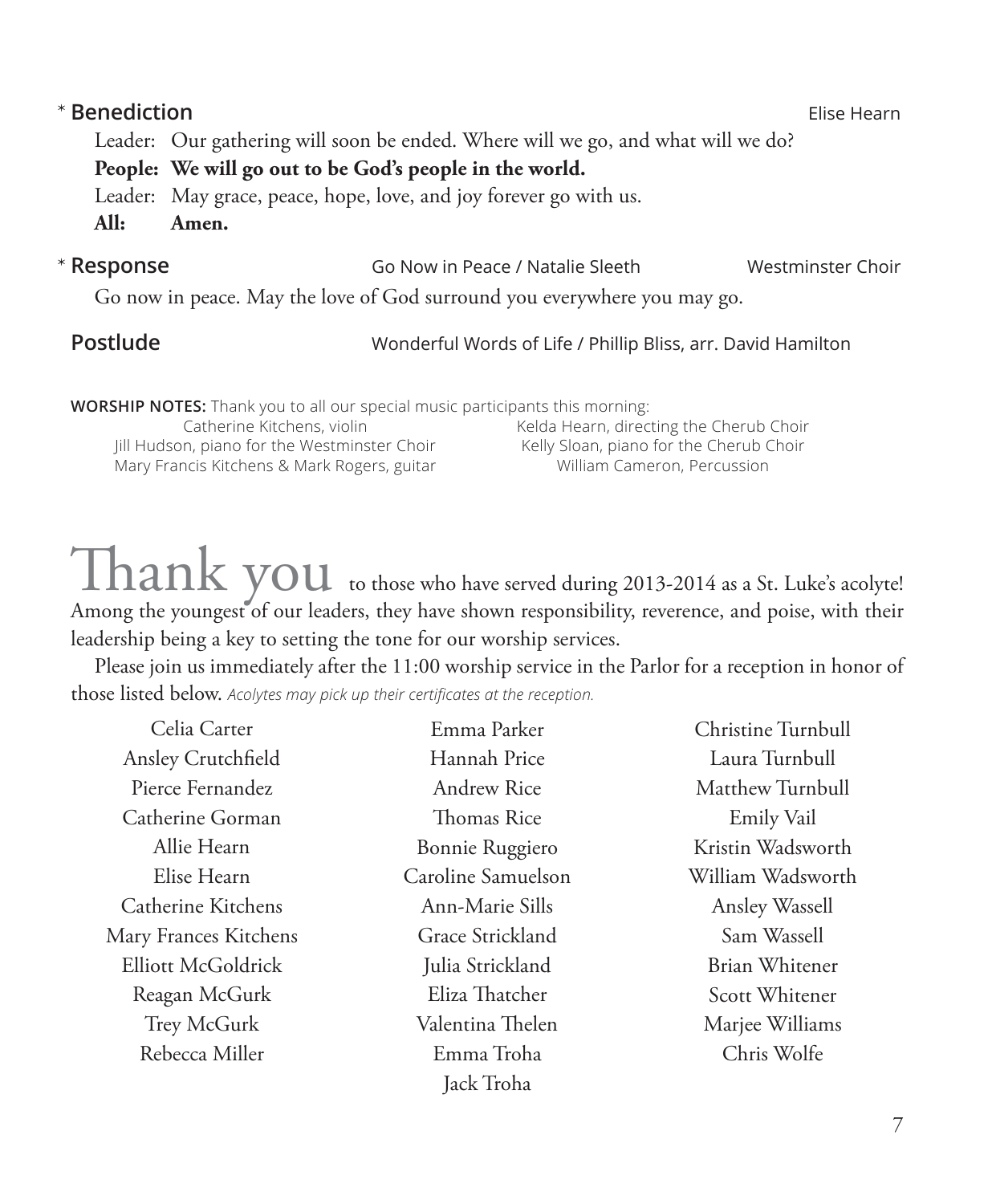#### SERVE

The **2014 Habitat for Humanity** build is almost done! Come for the dedication on Sat., May 17. Contact Daryl Moore: (cell)404-993-6203; ddmoore@yahoo.com.

#### **Summer Missions**

**May 25-July 6** (any Sat.-Sat.) **• Guatemala**

Join a mission trip this summer with our partners at AIR-Guatemala. Individuals over 18 are welcome. For more info, contact Anne Hallum at ahallum@ stetson.edu. Anne and AIR staff members will meet you at the airport and handle every detail of an unforgettable week!

#### **June 14-21 • Merida, Mexico**

A new partnership with Acción Ministries (friendsofaccion.org)! We need a team of 20 people who are very flexible and willing to shape our involvement with Acción for this first trip. Our mission will primarily be house building. Please contact Shannon Dill (shannondill@slpres.org) if you are interested in learning more!

#### **July 17-19 • Clinton, SC**

St. Luke's is planning another Summer Mission Trip to Thornwell Home for Children (www. thornwell.org) in Clinton, SC. This is a great way to serve, learn and grow in faith without going too far from home. All ages are welcome and there is a variety of work to do. Missionaries are responsible for a registration fee, two nights at a hotel and some meals; the total cost per person should not exceed \$200. Participating youth will have most of their expenses covered by Tartan Trot proceeds. Contact Mary Martin: mary.martin@ nsn.com, 404-345-8597.

#### KNOW

#### **From the Choir Loft**

**Contact:** Clair Maxwell (clairmaxwell@slpres.org or 770-393-1424 ext. 227).

**Open Choir Sundays:** The Chancel Choir invites you to join us as we sing our final weeks before the summer months. Come to warm up at 10:30 am in the choir room and sing for the 11:00 service on the following Sundays. No experience is required to sit in the best seats in the house!

May 25: Blest Are They / David Haas June 1: If You Search with All Your Heart / Craig Courtney June 8: Love Divine / arr. Warren Angell

**Summer Music Sundays:** We are now scheduling music for our summer worship services when the choirs are not singing. Music is needed at both the 8:30 and 11 a.m. services, and all singers and instrumentalists are welcome and appreciated! If you play an instrument in a band or orchestra, take lessons, or can't sing with the choirs during the year, this is your chance to share your gifts with the congregation. Dates are Jun. 15-Aug. 10.

**Pipe Organ Rebuilding:** We are very excited that our sanctuary organ is undergoing a significant rebuilding this summer, thanks to your financial support of the *Foundation for the Future* campaign. Robert Coulter Organbuilders of Atl. has developed an exciting (yet cost effective) design, including a complete renovation of the organ console from analog to digital. This will greatly enhance our sanctuary worship and ensure that our fine instrument continues playing well into the future. Stop by the organ and talk to Clair about the details any Sun. after 11:00 worship.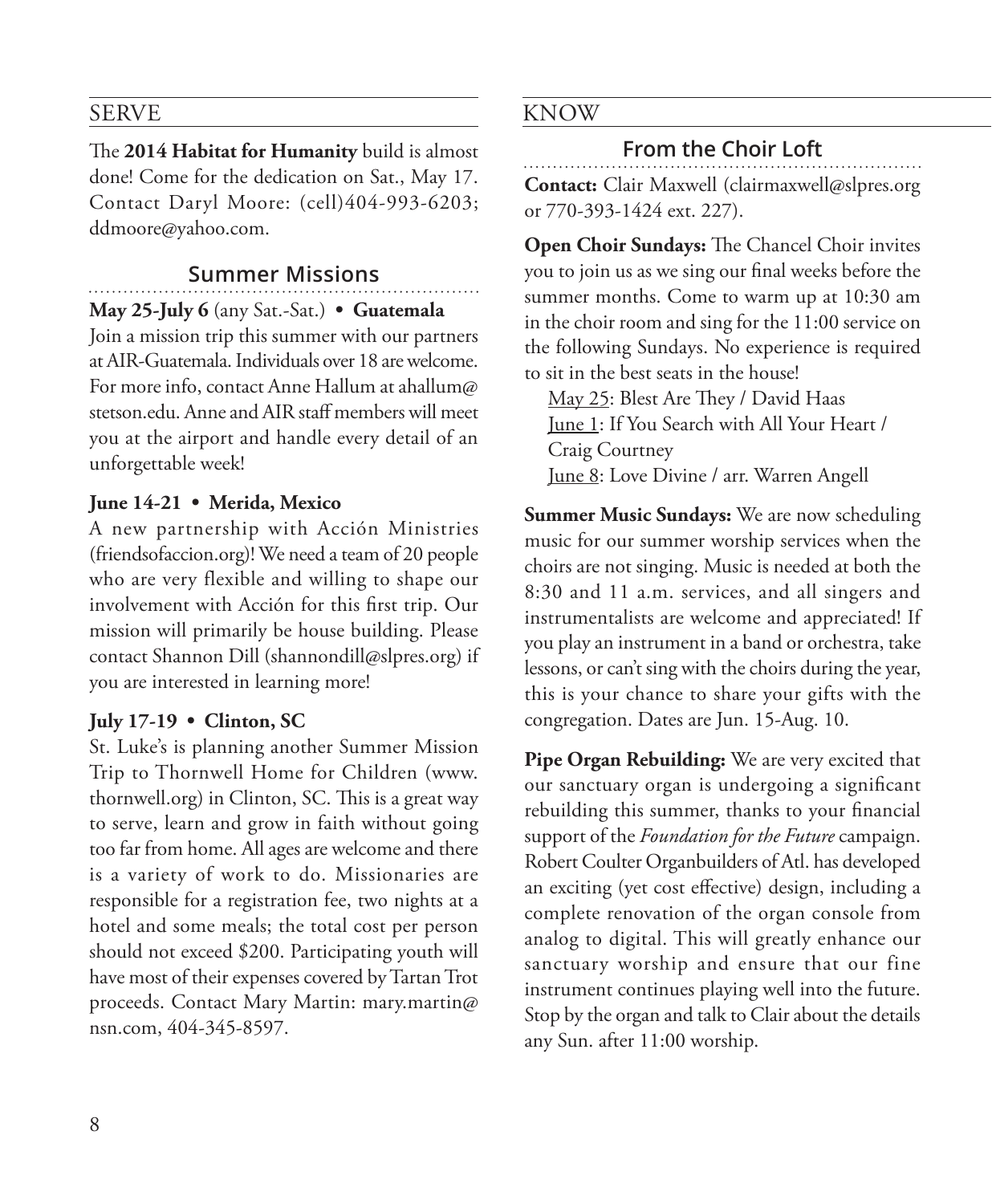### **Adult Sunday School (9:30-10:30 a.m.)**

**Contact:** Shannon Dill, shannondill@slpres.org; 770-393-1424 ext. 229.

**The Story of the Bible** (Room 145, The Parlor) Each Sunday, includes a 30 min DVD lecture by Dr. Luke Timothy Johnson, followed by a class discussion.

#### **F.I.N.C.H** (Families in Christ, Room 203)

We're starting a new study called *Animate Bible*. It poses questions people really have, and then encourages participants to respond–answers aren't included! The seven sessions feature perspectives from Christian leaders on topics such as the canon, history, testaments, gospels, genre, interpretation, and grace.

#### **Faith Foundations** (Room 232)

We are studying the Gospel of Matthew with emphasis on the Church as an earthly manifestation of the kingdom of God.

#### **Seasons of the Spirit** (Room 231-233)

A biblically-based discussion class following the revised common Lectionary.

#### **Soul Food** (Room 235)

Finding Sustenance for Faithful Living: Fellowship, study and discussion on a range of topics related to spirituality in our lives.

**Friday Morning Men's Bible Study:** join us every Fri. for fellowship and Bible study from 6:40- 8 a.m. in the Parlor with Dave Elkins.

### **SPLASH! Children's Ministries**

**Contact:** Catherine Anne Thomas, cathomas@ slpres.org, 770-393-1424 ext. 228.

#### **Weird Animals** June 9-12, 9:15-12:30 Our vacation bible school theme for this summer is "Weird Animals" – it's all about God's one-of-a-

kind love, and it's going to be great! We still need helpers in a number of different areas, so if there's any way you can join our herd, please sign up online or email Liz in the church office (lizcatlett@slpres. org). **Campers and volunteers should register online: www.slpres.org.**

### **Youth Connection (SLYC)**

**Contact:** Phil Brown, philbrown@slpres.org; 770-393-1424 ext. 238.

#### **May 11, May 18, May 25** No youth group.

**May 18** Summer Trip meetings: 1:30-2:30 Mt. T.O.P. 2:30-3:30 Massanetta Springs 3:30-4:30 Montreat

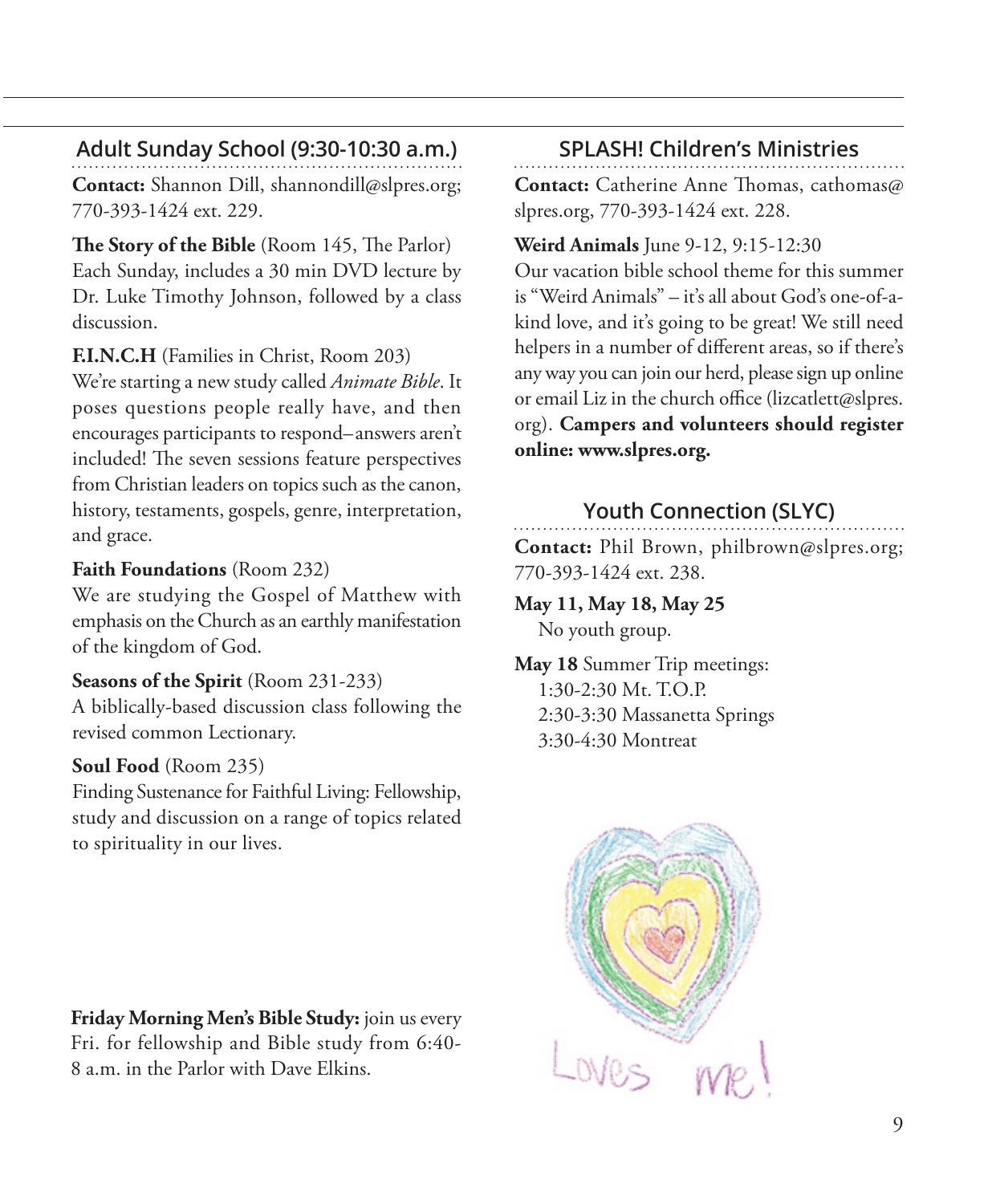#### SHARE

**Christian Music Zumba** meets Thursdays through May 29. 8:00-9:00 p.m. \$6 per class. Contact Chris Wallace: clw7324@comcast.net or 770-395-7324.

**Curious about Tai Chi?** It's lots of fun and great for improving muscle strength, flexibility and balance. Join Sam Evans and friends Tues. or Thurs. at 12:30.

**Marriage Enrichment Group (MEG)** meets one more time before we break for the summer: **May 18**, from 5-6:30 p.m. in the FINCH Room (203). Want to know more about MEG? Join us for a summer cookout on Aug. 10th – watch for more details. Monthly meetings resume in Sep. Contact Kimey and Mark Reed: kimeyreed@gmail. com or 404-441-8614.

**You can give flowers** for a Sunday worship service in memory or in honor of someone or for a special event. Sign up on the main lobby bulletin board; cost is \$80. Questions? Call Celeste Fischer, 404- 434-8099 or Faye Cashwell, 770-409-1960.

**OWLS (Older, Wiser, Loving Seniors):** Join us on Tues., May 27 at 11:30 a.m. for lunch and fun! *Sentimental Journey*, an acapella barbershop quartet, will provide us with music and entertainment to make us smile and relive those good memories. Their unique blend of comedy, sincerity and smooth vocal harmonies comprise a total entertainment program. See you there!

#### **Summer Camp Preview!**

Join us this Summer as we explore new adventures while continuing our traditions!

**May 27 - May 30**  Down Under: Adventures in Australia *from Camp Little Saints*

**June 2 - June 5**  Adventures in Art *from Camp Little Saints*

**June 9 - June 12**  Weird Animals Vacation Bible School

**July 28 - August 2**  Act Up! and the Missoula Children's Theatre Camp presents "The Pied Piper"

**June 15 - June 20:** Expressions in Motion Dance & Arts Camps (eimdance.com/summer\_camp)

**SporTots** at St. Luke's for the following weeks (sportots.com/slpres/):

| June 23 - 27   | June 30 - July 2 |
|----------------|------------------|
| July 7 - 11    | July 14 - 18     |
| August 4 - 8   | August 11 - 15   |
| August 18 - 22 | August 25 - 28   |

Visit our website, www.slpres.org for more information on the above camps.

Also, check out the Summer Camp schedule for Calvin Center at www.calvincenter.org.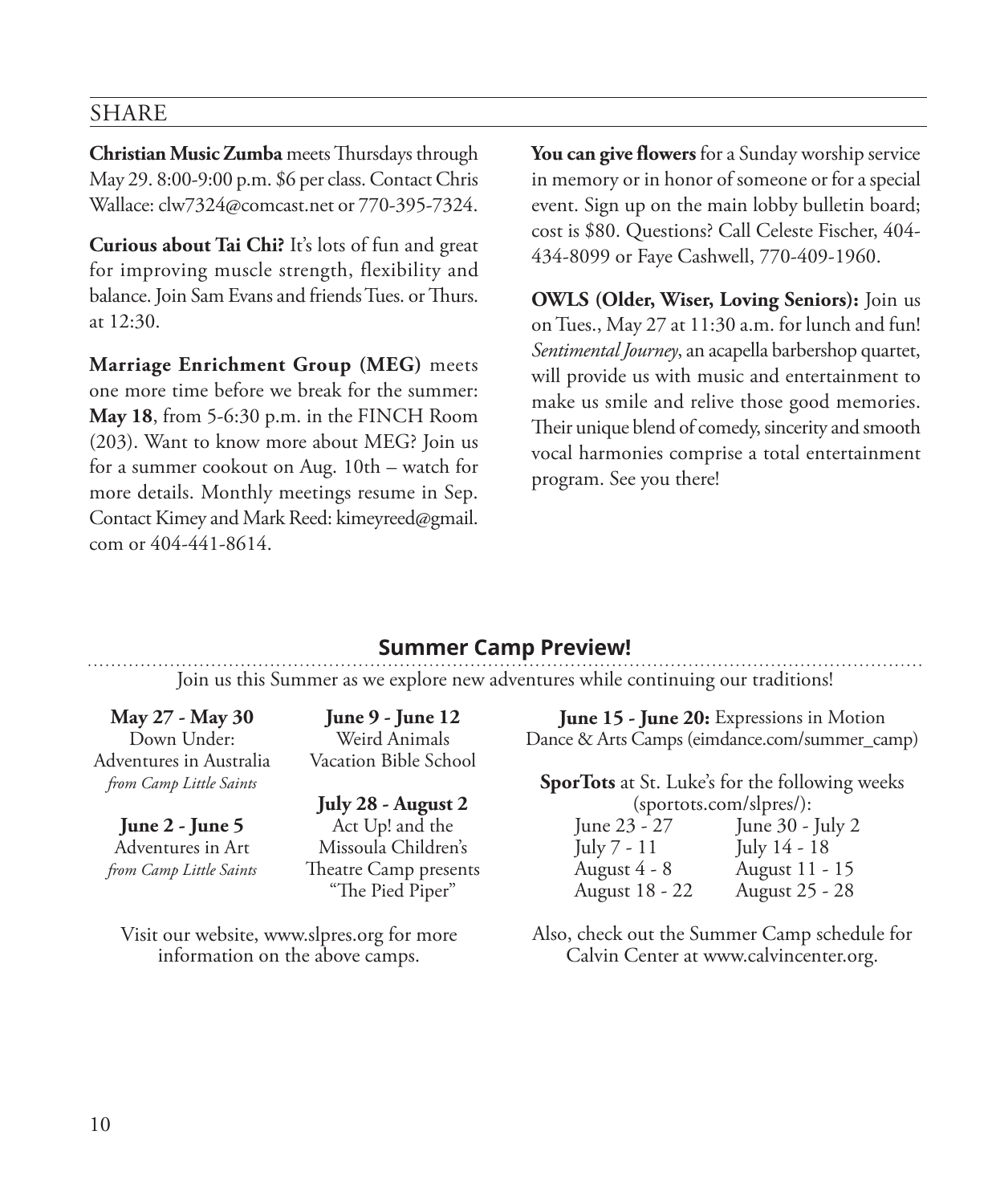

### **Today: Special Mother's Day Offering**

Today we join with more than 200 Presbyterian churches in Georgia in support of the *Caring Hands Fund* for Presbyterian Homes of Georgia. For 65 years, our gifts have helped provide exceptional care and services for more than 400 elderly residents who have outlived their financial resources (primarily widows). Last year, the *Caring Hands Fund* provided more than \$3.5 million in benevolent care. Pick up an envelope in the Narthex or scan this QR code on your smartphone.

**Electronic Giving Cards** have been created by the Worship and Commitment Committees for members to place in the plates during the Offering so that electronic givers can physically participate in that part of worship. The cards are available in the back of the chapel

all the members (nearly 30%) who presently give online, via pre-approved bank draft, or by credit card. This helps our finance committee with a steady income flow throughout the year. We encourage even more members to consider this option. Go to our website (www.slpres.org) and click on the "Giving" tab.



**New Bibles in the Sanctuary!** Thanks to an anonymous donor, all the Sanctuary Bibles in the Sanctuary and the Chapel are now the New Revised Standard Version. Starting next week, the page numbers for the readings will be included in the bulletins, making it easier and more inviting for those in our worship services to connect with God's Word. If you provided one of the Bibles that were formerly in the sanctuary in memory or in honor of someone, please contact Bonnie Farrar who will arrange to have the Bible available for you to keep.